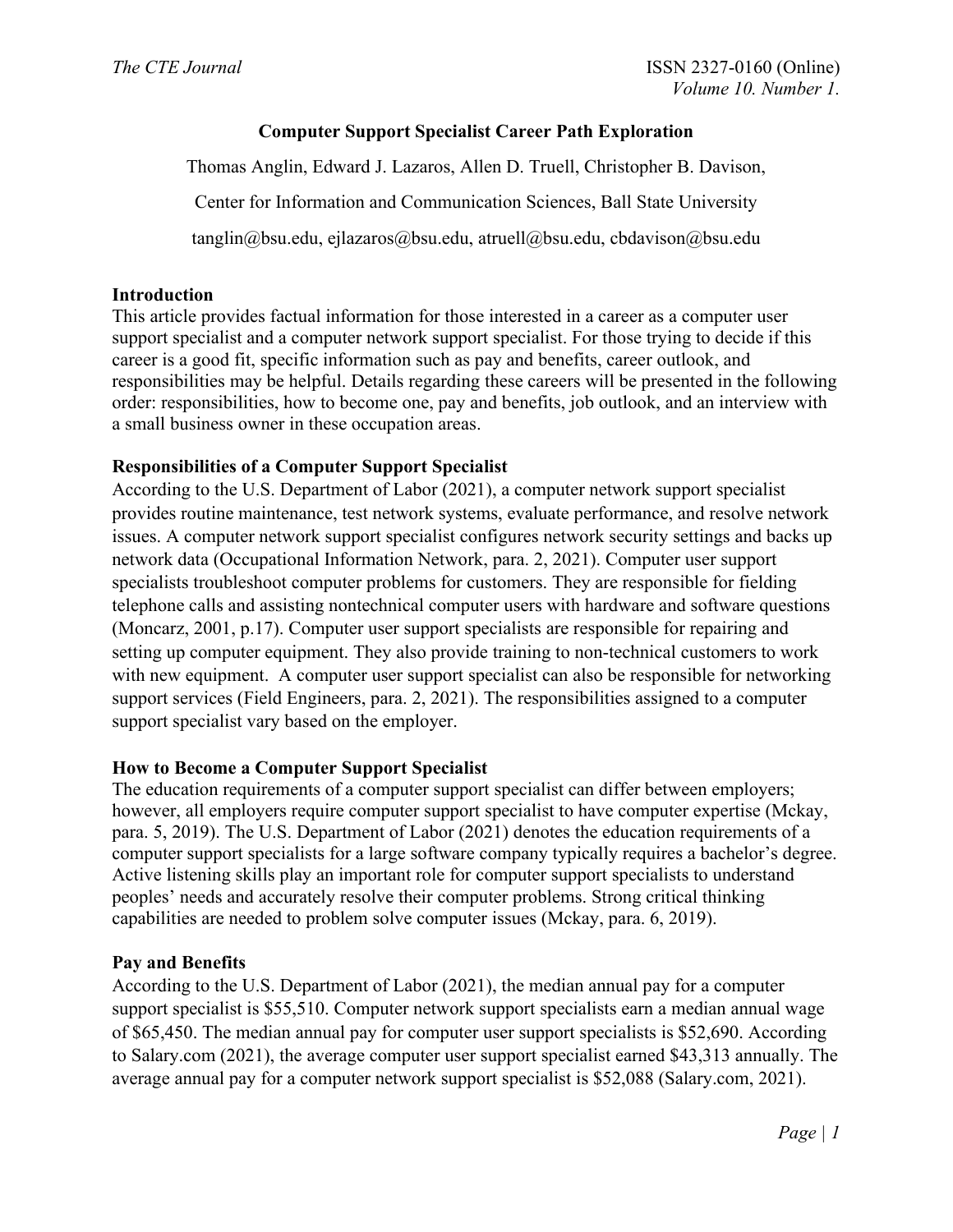## **Job Outlook**

The U.S. Department of Labor (2021) reported 882,300 computer support specialists in 2019 and projects that number to increase by 8% to 949,600 by 2029. In 2019, there were 195,100 computer network support specialists; by 2029 the number is expected to grow to 207,700 or about 6%. Computer user support specialist jobs are expected to increase by 8% over the same time period from 687,200 to 741,900. The Employment Development Department for the State of California (para. 12, 2021) predicts strong job prospects as information technology continues to be adopted in new fields including healthcare and electronic commerce.

### **Interview with Steven Culp at "Your Very Own Geek" which is a computer consulting and repair business located 33 E Main Street in Anderson, Indiana. Steven can be reached at [steven@yourveryowngeek.com](mailto:steven@yourveryowngeek.com)**

Steven Culp, pictured in Figure 1, is the president of "Your Very Own Geek". He was interviewed by Dr. Edward J. Lazaros on May 18, 2021. The interview along with Steven's responses are listed int eh following sections:

Figure 1: Steven standing in front of his computer consulting and repair business, which is called "Your Very Own Geek".



## **1. What previous experience prepared you for this position?**

"*I worked in the corporate world and managed North and South American networks for BMW. I then came back to local and regional business support for their computers*" (Steven Culp, personal communication, May 18, 2021).

## **2. What does a typical work day look like for you?**

"*Answering phones, texts, e-mails and communicating with clients or potential clients. We engage in computer and cell phone repair. We take care of business networks and residential networks. We deal with security issues that we discover on the networks. We even get to work*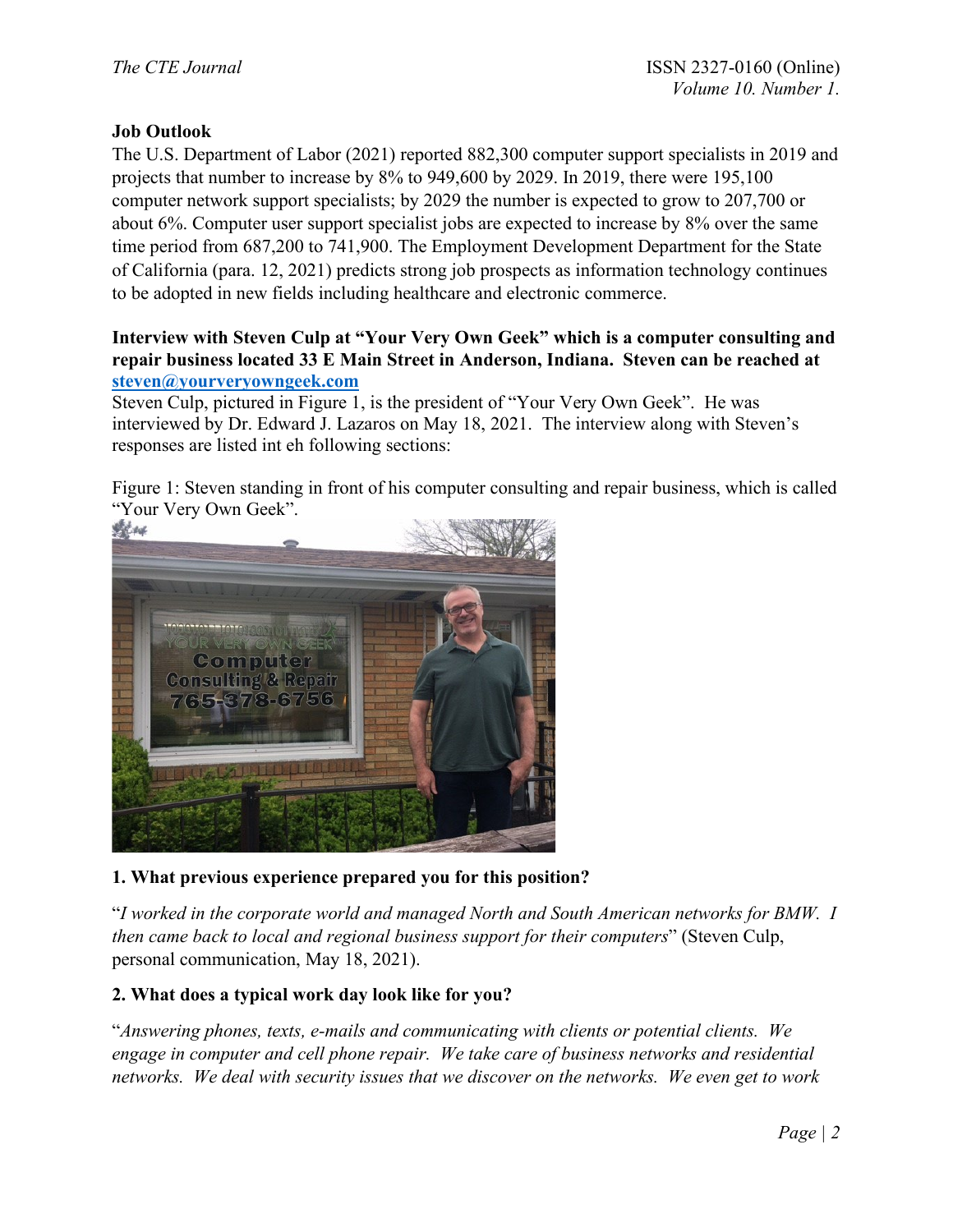*with U.S. Homeland Security and other government agencies when we deal with security issues*" (Steven Culp, personal communication, May 18, 2021).

Figure 2: Steven using network management software that is used for remote control of computers, reviewing event logs, security patch management, monitoring computer performance.



# **3. What is your favorite part about your daily work?**

"*I like the customer interaction. I like solving people's problems and making them happy. I like that we always get to work with new technology, which is always changing*" (Steven Culp, personal communication, May 18, 2021).

Figure 3: Steven speaking with a customer on the phone.

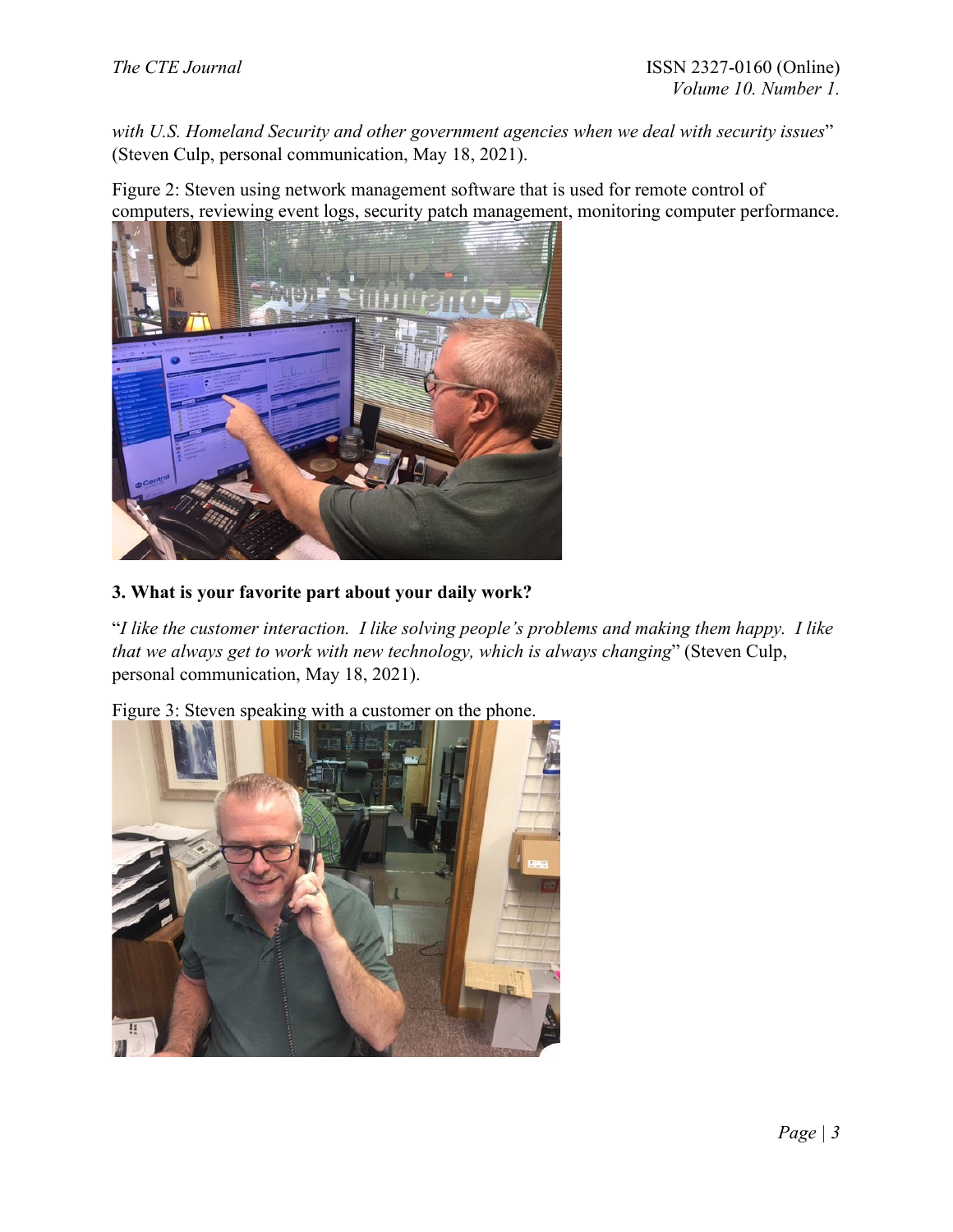### **4. What are the main challenges you encounter with your daily work?**

"*Trying to keep up with the new technology is a challenge. We cover a broad expanse, and keeping up with all of it is a challenge. For example, malware, viruses, and adware are always coming out, and we want to stay ahead of them. Trying to educate customers on malware, viruses, and adware is also a challenge*" (Steven Culp, personal communication, May 18, 2021).

Figure 4: Steven examining a damaged motherboard in a laptop computer that is going to be replaced.



Figure 5: A close-up picture of the damaged motherboard in a laptop computer.



**5. What kinds of fun technology do you get to use?**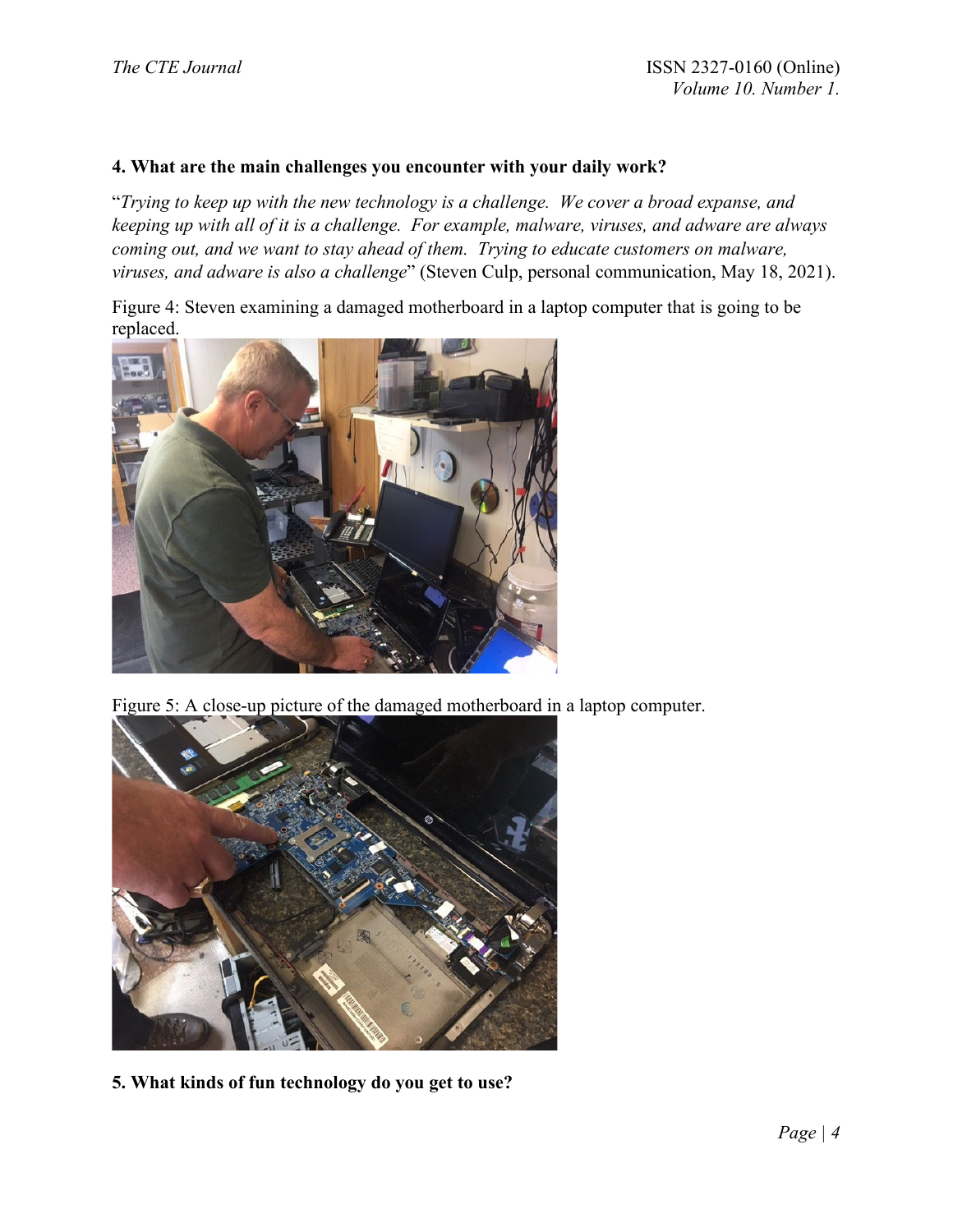"*We deal with network scanners. They identify points of vulnerability on a network so that we can determine what type of security patching that we need to do. They can detect throughput problems so that we know where the bandwidth is going and how it is being distributed*" (Steven Culp, personal communication, May 18, 2021).

### **6. What advice would you give someone who would like to get into this career?**

"*Start small! You can always grow your technological abilities as you go. Don't go in thinking you have to be the best at everything. Get your feet into it and figure out what areas you like. Select jobs where you can get exposed to a lot of different things so that you can touch all of the technology*" (Steven Culp, personal communication, May 18, 2021).

Figure 6: Steven in the showroom of refurbished computer equipment that is for sale.



### **Conclusion**

Computer network support specialists help businesses maintain and upgrade their networks, conversely, computer user support specialists aid customers in diagnosing and resolving computer problems. With a projected increase between 2019 and 2029 these careers look like they may have a bright future.

### **References**

Field Engineer. (2021). *Computer Network Support Specialist*. <https://www.fieldengineer.com/skills/computer-network-support-specialist>

Mckay, D. (2019, November 24). *Computer Support Specialist-Job Description*. The Balance Careers. [https://www.thebalancecareers.com/computer-support-specialist-job-description-](https://www.thebalancecareers.com/computer-support-specialist-job-description-4582019)[4582019](https://www.thebalancecareers.com/computer-support-specialist-job-description-4582019) 

Moncarz, R. (2001). *Computer Support Specialist*. Occupational Outlook Quarterly. [http://web.b.ebscohost.com.proxy.bsu.edu/ehost/detail/detail?vid=0&sid=e6fd763f-1536-](http://web.b.ebscohost.com.proxy.bsu.edu/ehost/detail/detail?vid=0&sid=e6fd763f-1536-41ab-8fcb-f9a49ddfab4d%40pdc-v-sessmgr01&bdata=JnNpdGU9ZWhvc3QtbGl2ZSZzY29wZT1zaXRl#db=rgs&AN=503792903) [41ab-8fcb-f9a49ddfab4d%40pdc-v-](http://web.b.ebscohost.com.proxy.bsu.edu/ehost/detail/detail?vid=0&sid=e6fd763f-1536-41ab-8fcb-f9a49ddfab4d%40pdc-v-sessmgr01&bdata=JnNpdGU9ZWhvc3QtbGl2ZSZzY29wZT1zaXRl#db=rgs&AN=503792903)